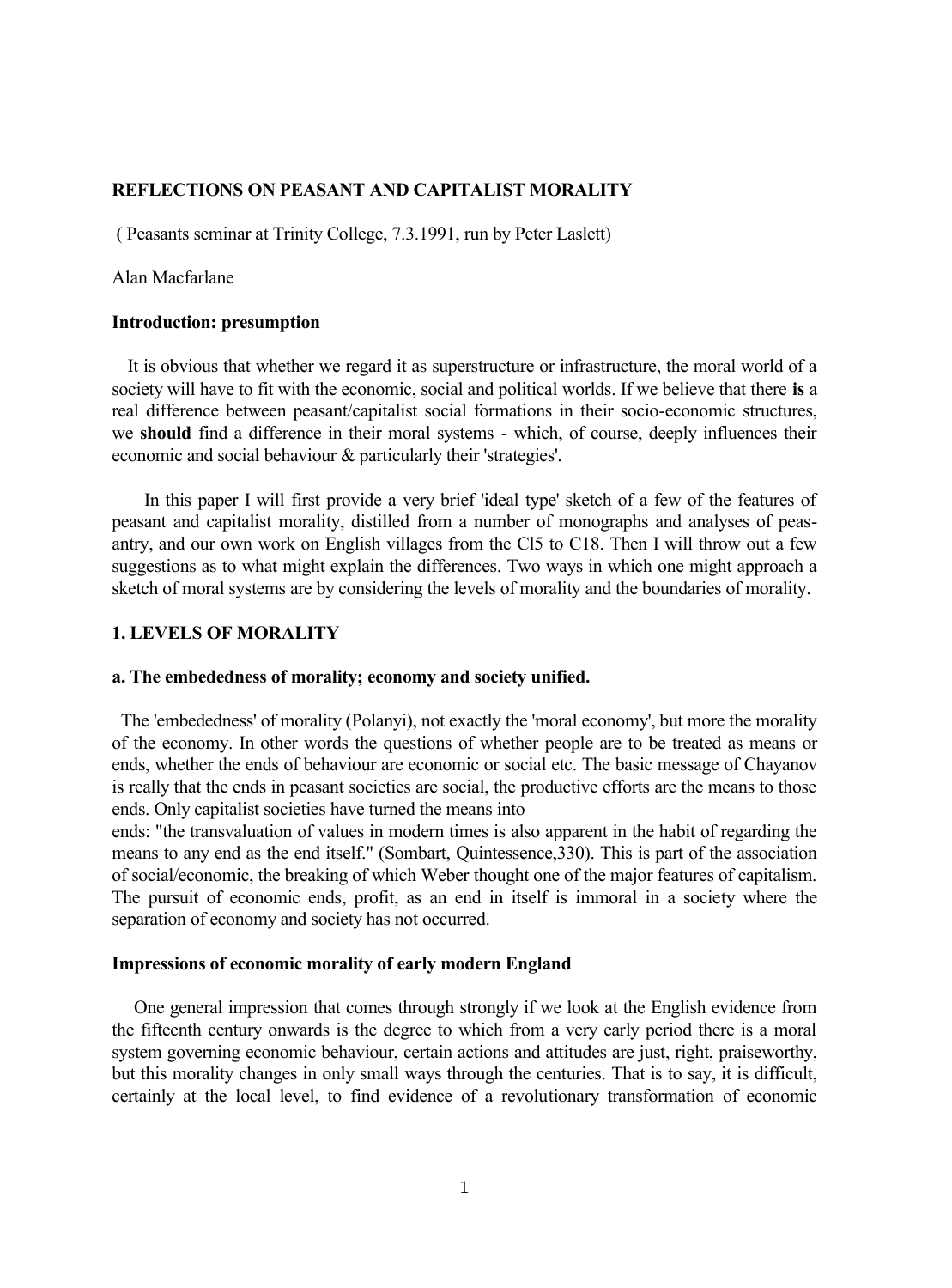morality.

We might have expected at the start of the period (say 1400) to have witnessed economic behaviour embedded in social and religious constraints. We would have expected many 'capitalistic' practices and attitudes to be forbidden and penalised, for example the central feature of interest and acquisition. Gradually, as in the analyses of Weber and Tawney, the rules should be changed so that people were now 'free' to pursue their economic objectives.

E.P.Thompson tried to resurrect this notion in a mild way in relation to the eighteenth century. "It is difficult to re-imagine the moral assumptions of another social configuration. It is not easy for us to conceive that there may have been a time, within a smaller and more integrated community, when it appeared to be 'unnatural' that any man should profit from the necessities of others" (Thompson, Moral Economy of Crowd, P & P,50, p.131). As the rules changed, so we might have expected a shift in the nature of the game. People who had before tried to maximize social and ritual goals, perhaps, would now try to maximize economic profit in a 'rational' (Weberian) way. At the same time we would have expected a transformation of a moral economy appropriate to peasantry, with communal and family restraints, to one based on the individual.

Yet, in so far as we can see behind the documents, there is little trace of this revolutionary shift. It is difficult to see any obvious universal movement, with all the rules and ends of behaviour changing dramatically. At the start, it would seem, land and labour were treated as commodities on the market. Their use and acquisition were, of course, subject to rules about what was acceptable, and hence economics, as it always is, was embedded in morality. But it was not an embedding of a different kind from that today. In other words, there was not a 'sea' of kinship or religion which prevented accumulation. The same rules that governed behaviour in the fifteenth century, as far as we can see, were those that governed it in the eighteenth or nineteenth.

#### b. **Embedness of morality; natural and supernatural joined**

According to Sombart, in capitalism "the natural world with its fullness of life, has been shattered to atoms; on its ruins an artificial world of dead matter has been erected by human ingenuity" (Sombart, Quintessence, 331). This is again related to Weber's "disenchantment of the world". Basically this is about the relations between economics and religion, or between the everyday world of practical action and the supernatural world.

As M.Mead (Cult.Patterns, p.217) puts it, "in many cultures throughout the world man is continuous with his environment...". There is an idea that the universe cares, is morally significant (Redfield, Primitive World, 106). Put in another way, "There is no sharp line of demarcation between gods, men, and animals..." in an Indian village (Beals, Gopalpur, 48). This almost universal belief in an interpenetrating moral world is believed to have existed in mediaeval Europe; as M.Bloch put it (in Royal Touch,42), there was an absence of natural and supernatural barriers in mediaeval religion; in the middle ages "the two worlds interpenetrate one another".

A very frequent correlate of this is that social discord brings divine retribution. This almost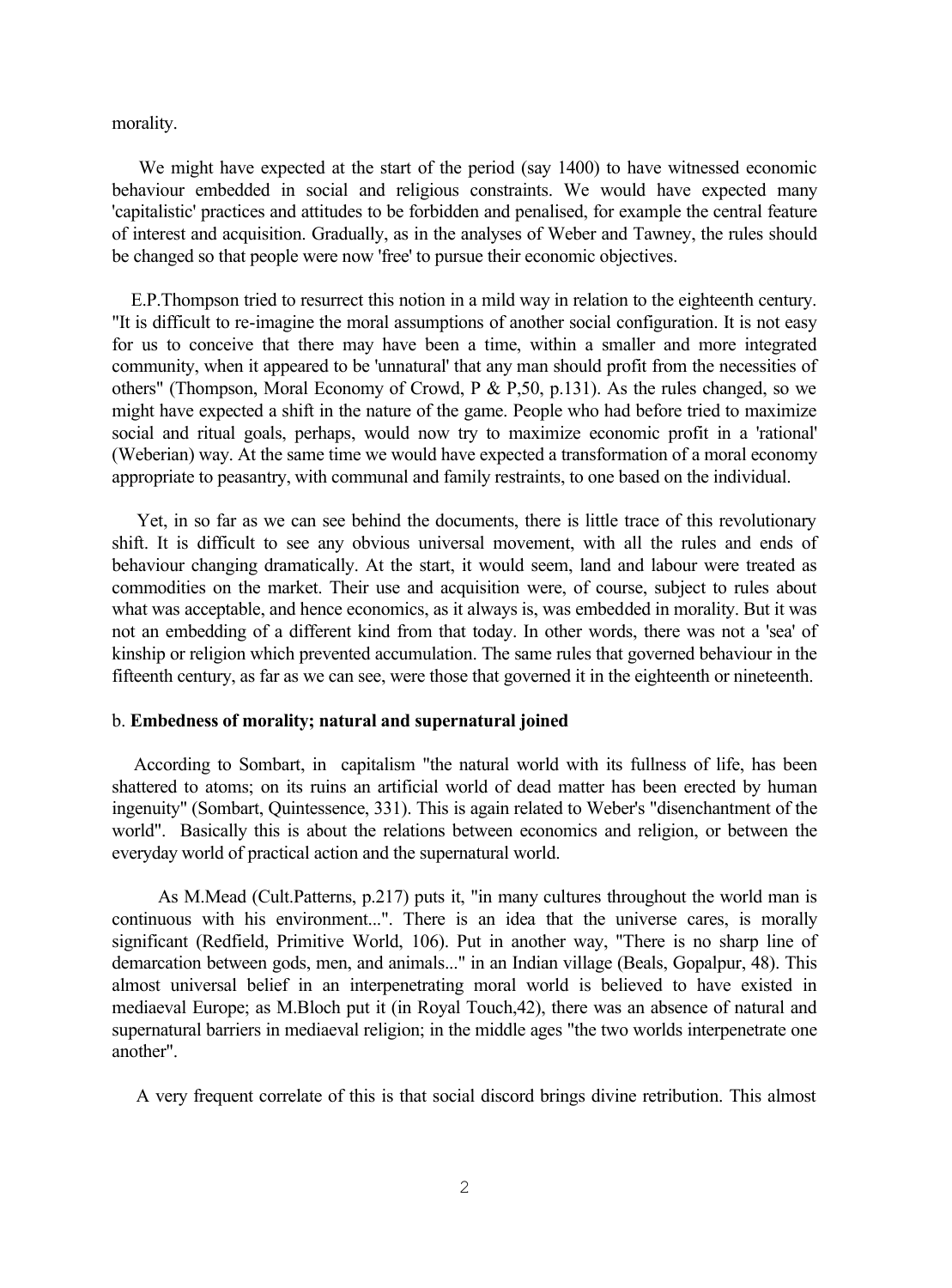universal belief, found in Greek thought (Dodds, Greeks, 34), and many areas of the world where, for instance, it is thought that quarrels will disturb the crops (F-H, Nepal,108), that disease and social tensions are linked (Horton, Trad Thought, i.,p.54; Forde, African Worlds, 13; Epstein, Craft,198). There are hints of such beliefs in C17 England, as there are today. Thus clerics warned that swearing might bring illness and plague (Whitforde, Householder, ciii (or liii?); others thought that thunder and lightning might be sent by God to prevent a man sending his beasts onto the commons (Tawney, Agrarian, 148) Keith Thomas has given other instances of the way in which the material environment and man's moral behaviour were linked (Religion, 89,91).

Yet if we look at local evidence and literary evidence from the C16 what is most striking in England is the degree to which natural and supernatural had become separated and morality was a thing of this world. There are hints of a link in Ralph Josselin's diary, but he was a pious man. In the extensive court records and other sources, there is little evidence of a linkage.

 While Hogbin (Chance, 138) argues that the concept of the morality of the universe disappears in periods of great social change, and one might apply this to the C16 to C18, it seems more likely that already the nexus between nature and man had been cut by the utilitarian attitudes towards the natural world. The disenchantment of the world had already set in before the period which are covered in our records. This is very far from the world which Redfield describes in 'The Peasant View of the Good Life', p.316: "for him (i.e. peasant) divinity is in all nature, and the farmer walks on holy ground...farming is practical action suffused with religious feeling..." There is little trace of this in Josselin or other C16 or C17 English sources.

### c. **Individual embedded in group: limited good and conformity**

It has been noted for a long time by anthropologists and others that envy, jealousy, the idea that one person's gain is another's loss, is a central feature of peasant societies. Margaret Mead noted that "titles, powers, prestige and wealth, are considered quantitatively finite. Hence the gains of one person are viewed as reducing the prospects of others." (Cult. Patterns, 132; cf. also Male and Female, 197). We are told that the concept of limited good is intrinsic to Chinese thought (Freedman, Chinese Mge, 15; Douglas, Nat. Symbols, 131), is widespread in India (Lewis, Indian Village, ch.8) etc. It manifests itself in a number of ways, as Foster in his well known article has shown. (Foster, Limited Good).

There is fear of praise; to praise something is bound to be insincere, since one does not feel it in one's heart and hence close to an admission of envy and hence close to witchcraft" the person who compliments is, in fact, guilty of aggression; he is telling someone to his face that he is rising above the dead level that spells security for all, and he is suggesting that he may be confronted with sanctions." (in ed. Potter, Peasant Society, 314). (e.g Kardiner, Psychological, 307; Foster, Ltd Good, 304).

Furthermore, There is a fear of ostentation; there is a systematic understatement of wealth (Bailey, Caste, 165) and a belief that the rich must have become so through evil means, through a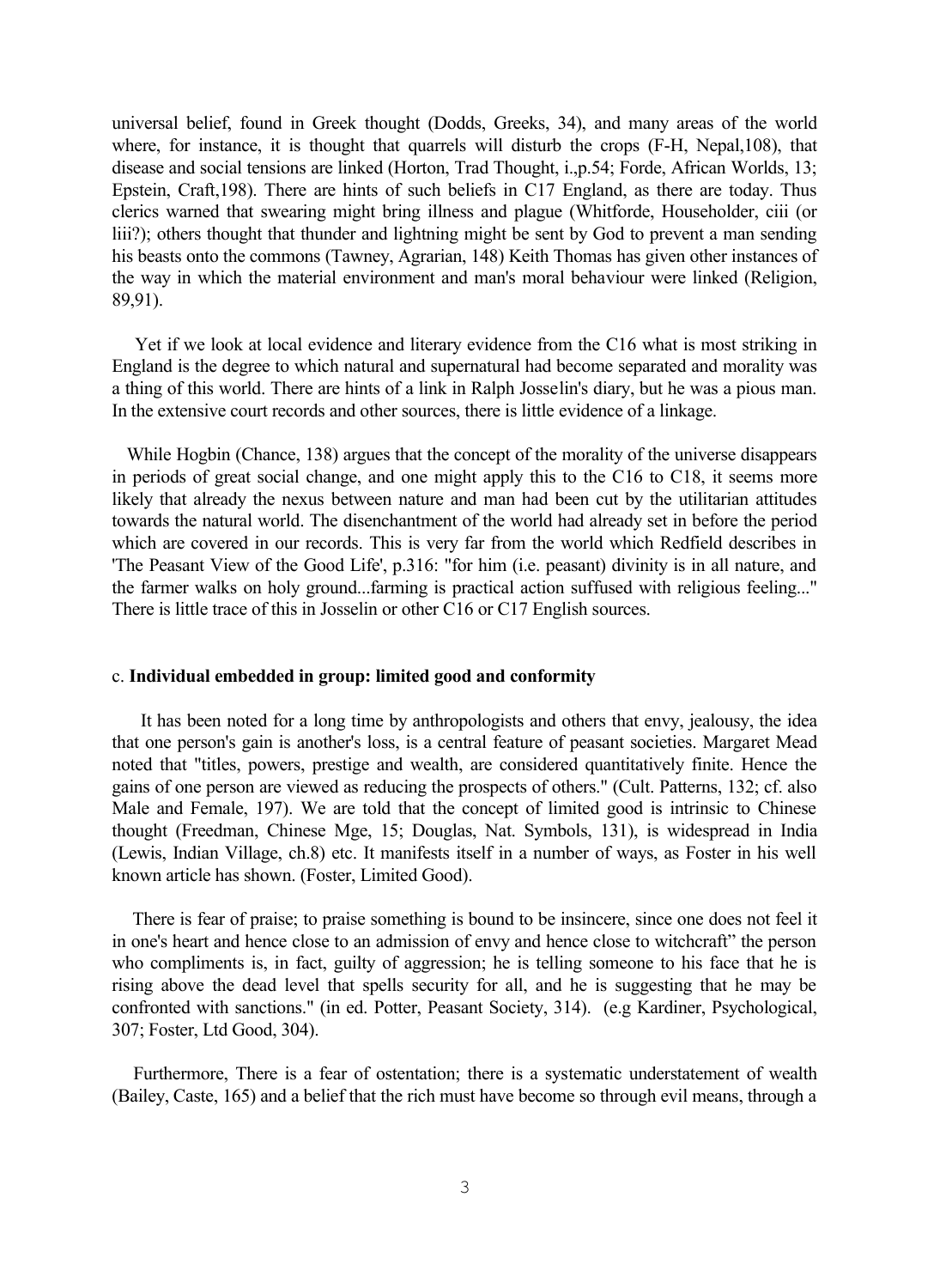stroke of good fortune (finding a pot of gold e.g. ) at the best, through the help of the Devil at the worst (Bailey, Caste, 106; Campbell, Honour &, p.336). ' Large accumulations of wealth may cause death without apparent cause' (Kardiner, Frontiers, 114). "To be much better off than his fellows would be dangerous" and must have been achieved by witchcraft (Richards, Land, 215). It is believed that the interests of unrelated families are mutually destructive; if one rises, another must fall (Campbell, Honour, 204,272). Summarising this, Redfield notes that in the peasant 'view of the good life' "wealth is to be held within decent limits; it is not to be thrown about or too obtrusively vaunted." (p.315)

Now it would not be difficult to find hints of this idea today or in the C17; envy, relative deprivation, a fear of being exposed, are always present, even in affluent capitalist societies. Thus, for example, one finds at the higher theoretical levels, in the philosophy of money implicitly in the mercantilist period of the Cl7 and Cl8, one country's gain was another's loss (as Smelser, Economy, p.5); as Francis Bacon wrote of trade, "for whatsoever is somewhere gotten is somewhere lost" - Essays, 45). It was Adam Smith's achievement to show that this was not necessarily so; the economic charter for unlimited good and competition leading to an ever-expanding economy.( cf. Carr, The Sexes, 232) But the change came late.

There were signs of a belief that resources were limited and one person's prosperity was always linked to the bad luck of others (e.g. Hunt, Parents and Children, 120). Envy was a powerful and widespread emotion (Bacon, Essays, 24-5; cf. also Piers Plowman, p.69-70). Even in small ways, people had to be careful; too much mirth and laughter could lead to misfortune (Whythorne, Autobiog, 127; Nashe, Terrors, Diii verso). This is clearly linked to a central theme in Greek thought, namely that of 'hubris' or pride before a fall (see Dodds, Greeks, p.30; and nice quote from Oresteia, Klein, Adult World, p.29).

 But what is strange is relatively how little evidence there is of a zero sum mentality, a world of limited good. Of course it continued in force on the Celtic fringes of the British isles (e.g. Moryson, Itinerary iv,200 on Ireland; Graham, Scotland in C18, 192), or, as De Tocqueville pointed out, in much of Ancien Regime Europe (Ancien, 134): "they were all trained to envy, delation, and hatred." It may have re-asserted itself in the depopulated villages of nineteenth century Britain, for instance in the Oxfordshire villages described by Flora Thompson where "their ideal for themselves and their children was to keep to the level of the normal" (187); "there was nothing they disliked more than seeing one of their number doing better or having more of anything than themselves" (p.216). This led to great conformity - "you can't afford to be on bad terms with anybody in a small place like this" (p.281). They remind one of the "frogs in a well" of Indian proverb, who pull each other down if they try to escape.

 Yet if we turn to the diaries, letters, court cases and other evidence for the C16 to C19, for the majority of the population, there is singularly little of this. Of course there is back-biting and scolding in some of the court cases, but ostentatious differences of wealth were encouraged and tolerated, the high social mobility of different members of the family or community was widespread. People were keen to become richer and better educated and to show it. It is a different world from that of what we hear in backward peasantries.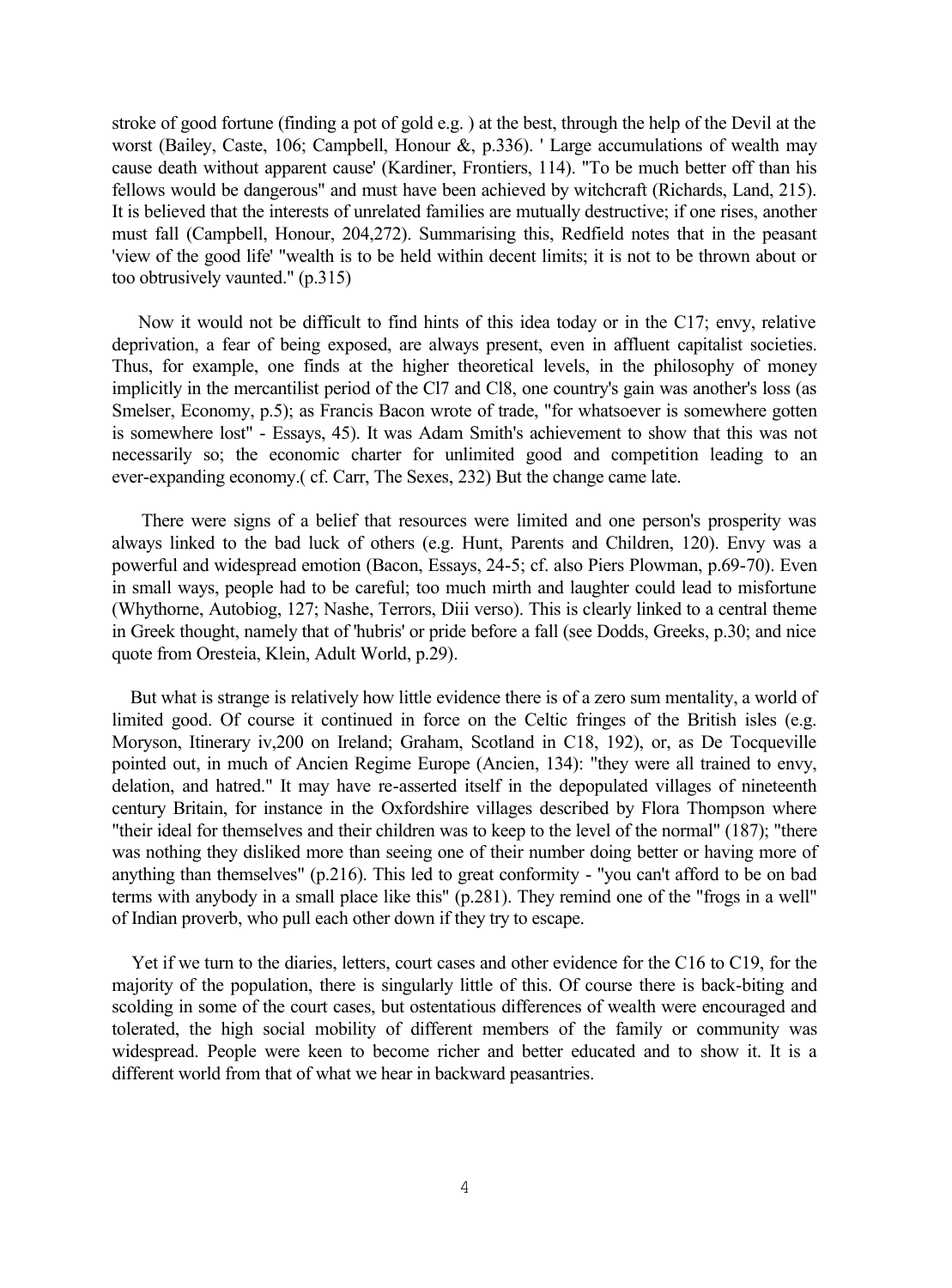#### 2. **THE BOUNDARIES OF MORALITY**

Morality stretches as far as social relations. A shared moral universe is usually limited to the boundaries of particular arenas. Thus most societies have a system of separate moralities. As Simmel puts it, "the earliest phase of social formations found in historical as well as in contemporary social structures is this: a relatively small circle firmly closed against neighbours, strangers or in some way antagonistic circles..."(Sociology,416). The most obvious invisible boundaries are as follows.

# **The morality of kinship**

While in the majority of societies there is some form or variant of "amoral familism", that is the idea that the boundaries of morality end with kin, in early modern England there is a singular lack of evidence that the boundaries of family were the boundaries of the moral universe. Of course, in a clash, one put family interests before those of a stranger, and of course people were fond of some of their kin. 'Advice' to the sons of aristocrats no doubt warned people to beware of non-kin. But such books of advice also warned people not to borrow from kin; a strange piece of advice in many societies.

 It is also true that the relationship between parent and child and particularly between husband and wife was the model of the trusting, confident, open one, upon which the relationship with God should also be modelled. But though this was one's deepest area of trust, it did not exclude others. There appears to be little evidence that it was widely believed that outside the nuclear or close extended family there was a world filled with deception and intrigue, where lying and cheating were the order of the day. There is little impression of a world where it was one's duty, in shielding one's family, to undermine one's neighbours and 'friends'; where proper 'friendship' was impossible and disinterested altruism inconceivable; a war of all against all with each family competing against all others. One of the most surprising features that strike one from the records is the minimal degree to which the moral world was confined to the family. Soon the children would grow up and depart and perhaps live elsewhere. Josselin's moral universe, for example, like ours, contained many more non-kin than kin.

#### **The community boundary: trust and strangers**

Related to this was the strange and rather uncharacteristic assumption that people could, on the whole, be trusted; the expectation of good rather than evil in social relations; that a man was what he seemed; that a man's (or woman's) words were to be believed. It appears that friendship could grow between people who did not know much about each other's background. It was clearly possible for an easy familiarity to grow with complete strangers.

It is difficult to think of any type of behaviour which was considered legitimate within the family as a whole and considered illegitimate outside and vice versa. There was not a moral world boundary at the edges of this particular social world. This helps to explain to explain some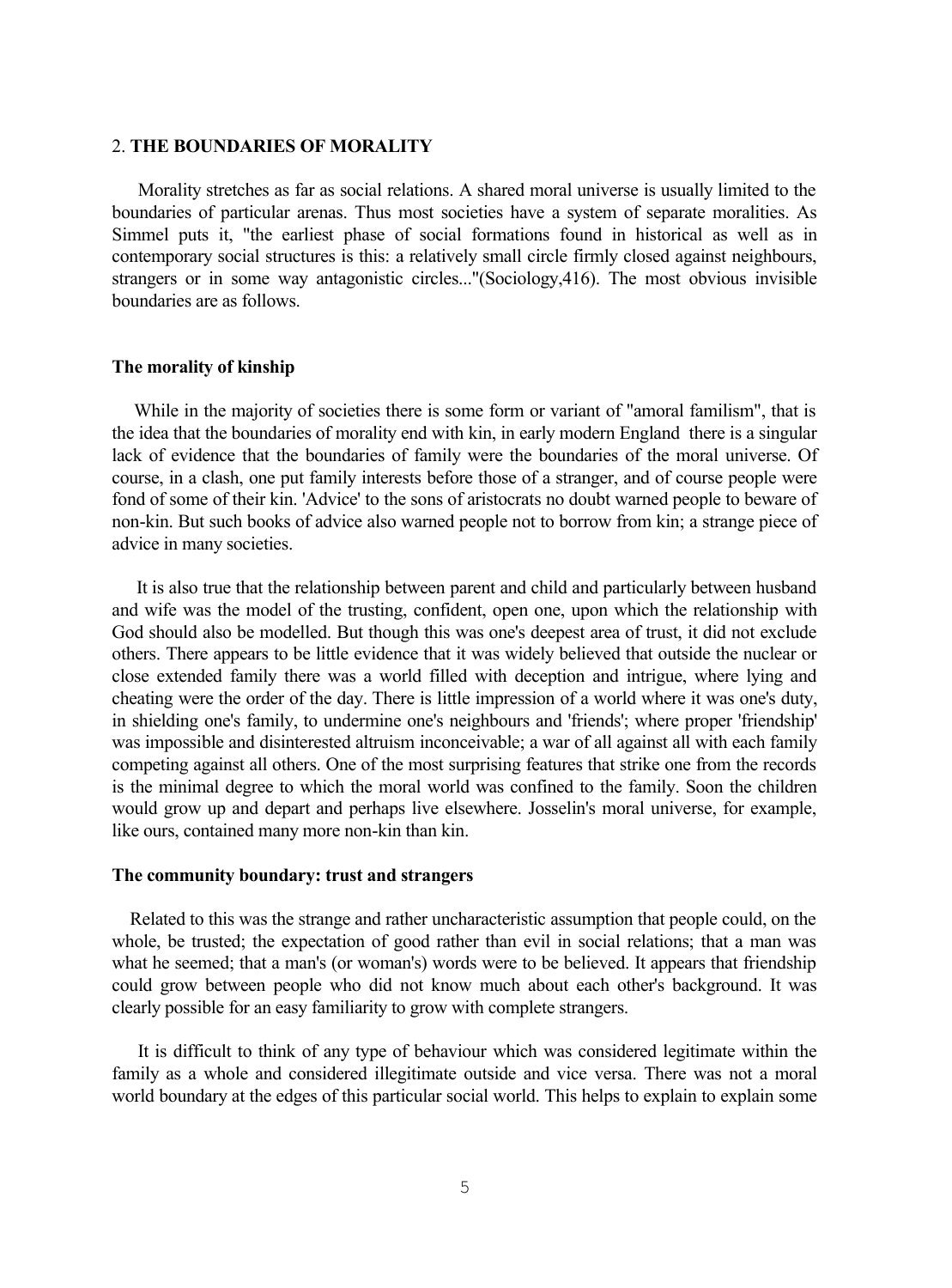of the features of the perviousness of the nuclear family.

In one sense, the nuclear family is absorbed into and obliterated by the wider forces of market and State. It has been conquered almost entirely from the outside, though a few of the harshest bargaining features of the capitalist system are dropped outside its door. On the other hand, the morality which has never crept out from the hearth in the beleaguered families of much of the world has, to a large extent, conquered society. To a certain level, everyone who comes within sight is a member of the family. Universal politeness, respect and even trust are marks of the true 'gentleman' or gentlewoman. No person has entirely forfeited their humanity. All require a minimum of fairness and decency and respect for their rights and liberties.

In other words, kinship and morality are not co-terminous; we are very far from a world of 'amoral familism', of 'cosa nostra', of such a desire to put the family first that kinship enters into everything through nepotism and other channels.

## **The morality of country and town**

The morality of towns and country are particularly strongly opposed in the majority of societies. As Redfield put it, "the rustic sees the gentry and the town as sources of dangerous new ideas, places where doubt is cast on what the peasant believes and where new cults and corruptions occur..."(Peasant View...321) or, as Foster writes, "The city, with its glitter and opportunity, holds a fascination, like a candle for a moth. But at the same time, and for good cause, peasants hate and fear cities and city dwellers..." (in ed. Potter, Peasant Soc, p.10).

London in the early modern period, of course, had a special flavour, but on the whole there is little evidence from the quite extensive studies we now have of many cities and towns that the morality of town and country was very different. It is a matter of interpretation as to whether one believes this is **urbs in rure** or **rus in urbe**, the conquest of the country by a bourgeois mentality, or vice versa. I incline to the former. What is clear is that as people moved from town to country, they did not get that shock of moving between different moral universes which is recorded for so many European and other peasantries.

### **The morality of strata or estates**

Again there appears in England to have been a rather curious absence of different moral universes as between economic strata and occupational groups. Of course, if one goes to the very extremes of the wealth hierarchy, one does get a sense of difference. Thus the world of the very poor wandering vagabonds did, in a sense, form a sub-culture with a separate moral code. The accounts of the language and lore of wandering rogues in the Elizabethan period shows this, just as later the language and lore of schoolchildren would show a similar difference. Likewise, the very rich and powerful no doubt had their own moral codes in which honour and shame played a larger part.

Yet restricting ourselves to the 99% of the population who lived between the two extremes,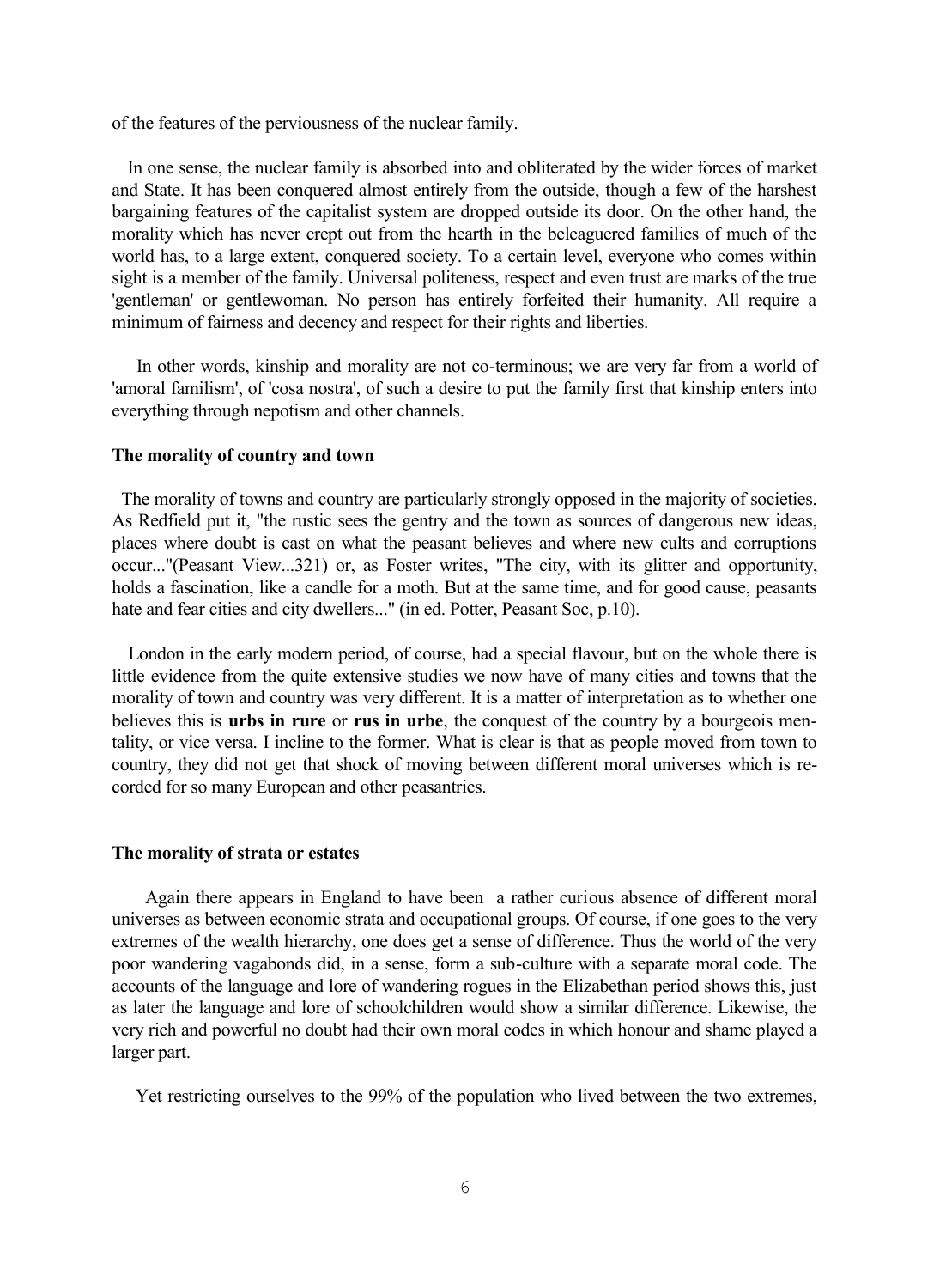two preliminary points can be made. Firstly, it is true that there are signs of a growing divergence between the moral worlds of those at the upper and lower levels and this can be seen in a thousand features of the material and non-material culture. Yet certainly in the earlier period and even towards the end of the eighteenth century, the society is still a long way from the rigid divisions one observes in most 'estate' societies.

One cannot see in the evidence opposed moral worlds of the bourgeoisie, the peasantry and the lords and the clergy. The basic premises of morality, both the rules of what was fair and reasonable and equitable, and also the feeling that all people, whatever their wealth and background, should be treated by the same rule, were widespread. The poor might be inferior in one respect, but they were still humans and it was sinful to cheat and lie to them. The right might oppressive, but it was not immediately assumed that they were entirely without scruple. The idea of **noblesse d'oblige'**, of the public duty of the gentry (cf. Taine), of public offices, of duties to the commonwealth etc., are all expressions of this.

### **The morality of the genders.**

 When we consider the village evidence in England, the most striking fact is the absence of two moral universes. This could be documented in relation to the ideals of female behaviour and male behaviour, in dress, language, sexual morality and so on. What is striking is that the secluded and differentiated world of women and men, each with their own moral rules and scarcely touching each other, which is a central feature of societies from the New Guinea Highlands through to Hindu and Muslim peasantries, and even to Catholic and Celtic ones, seems conspicuously absent in England.

The explicit opposition of men and women in symbolism (e.g. the sheep and goat metaphors of the Sarakatsani) and the constant war of the sexes, is minimized. Of course, in witchcraft, in fears of the 'monstrous regiment of women', in the strutting and sexual innuendo of courtiers, we find traces of some opposition. But from Chaucer to the Brontes, and from high to low, what is unusual about this civilization (as De Tocqueville noted for America as well), was the easy and relaxed attitude between the sexes.

Just as in law, unmarried women were equal to men, and in religion they were equal before the Protestant God (despite gibes that they had no souls), so in morality they lived on the same moral plane as men. There was not one moral law for men and another for women, and the 'double standards' were restricted to pragmatic matters of inheritance and the confusion of heirs, as in the question of adultery.

## **The geographical variations of morality**

The morality of different regions is usually very different in peasant societies; what is praiseworthy in the fenland, is not necessarily what is right in the upland or the champion country. The morality of shepherds is not the same as that of settled farmers. One might, therefore, have expected the moral universe of upland Kirkby Lonsdale to be different from that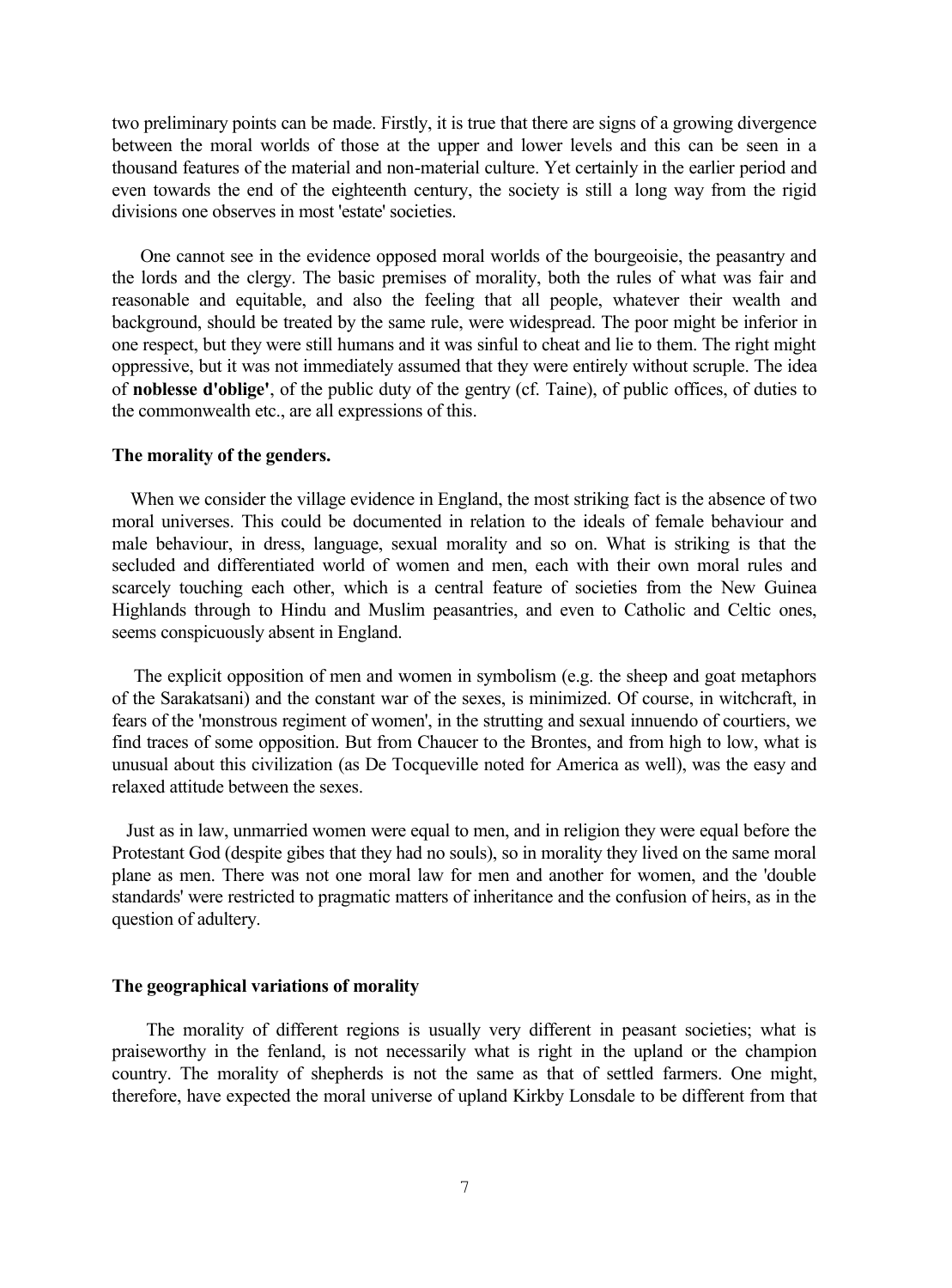of lowland Earls Colne.

Though this is difficult to prove, there is little indication in any of the quite extensive documentation that this was ever the case. Unless it is the homogenizing effect of the records themselves, there is little trace in the various local histories of various parts of England, nor in contemporary accounts such as the **History of Myddle**, that there were deep moral differences between parts of England. A patchwork quilt of small geographical areas, each inhabited with half-closed moral worlds, is not applicable to England. There is a curious homogeneity.

Just as the wider geographical world seems to have been spread out with a more or less even morality, so, at a lower level, morality seems to spread itself evenly over the space of the parish. We can see this, for instance in the contrasts of sacred and profane space. Although there were, of course, mildly sacred spaces, like the altar, the heavily emphasized differences which one finds, for example, in Catholic or Celtic societies, with their grottoes, holy wells and fountains, dangerous areas where spirits prowl, is almost totally absent. Folklorists have found slight echoes of the enchanted and magical other world which usually interpenetrates with this material one, but they are very slight (cf. K.Thomas). If one had asked a contemporary whether there were certain areas of a parish where it was permissible to do certain things, and others where it was not, it would be difficult to find examples. Space was largely uniform, the flat and morally neutral setting for man's existence.

#### **Temporal boundaries of morality**

Likewise, time was largely without moral heights and depths. Despite attempts to find traces of a Durkheimian ritual calendar which gives different periods of time an uneven character, there is little evidence for this in the village records. Of course the church calendar did give a different quality to the times of feast and fast, to Lent and to Easter and to Christmas, to the holy days and to the Sabbath. There is something in this. But when we contrast this with the peaks and troughs of time in many traditional peasantries, whether in India, Europe or china, the nuances in England are restrained and mild. It could be argued that this was a result of the Protestant purging of the 'superstitions' of Catholicism and certainly they emphasized this tendency. Yet it would seem that time had already been evened out well before the Reformation.

In order to relate this directly to morality, it does not seem that certain behaviour was morally permissible at certain times and not at others. An interesting index of this is the almost total absence of ritual and moral inversion. For example, the times of moral licence, when the normal rules do not hold; the 'feast of love' or holi in India, or Lent and Carnival in southern Europe, are conspicuous by their absence. There is no trace of the feast of fools, the boy bishop, times of licence etc. in either of our parishes. Probably the closest to these phenomena were the muted celebrations at May; erecting of the May Poll and dancing, with the notorious (though as yet demographically unsubstantiated) sexual excesses. Josselin complained about this in Earls Colne, but there is little evidence of riotous behaviour in other sources. Also at Christmas there is some evidence that the usual rules were a little modified; but as today, only slightly.

# **CONCLUSIONS AS TO NATURE OF THE PHENOMENON**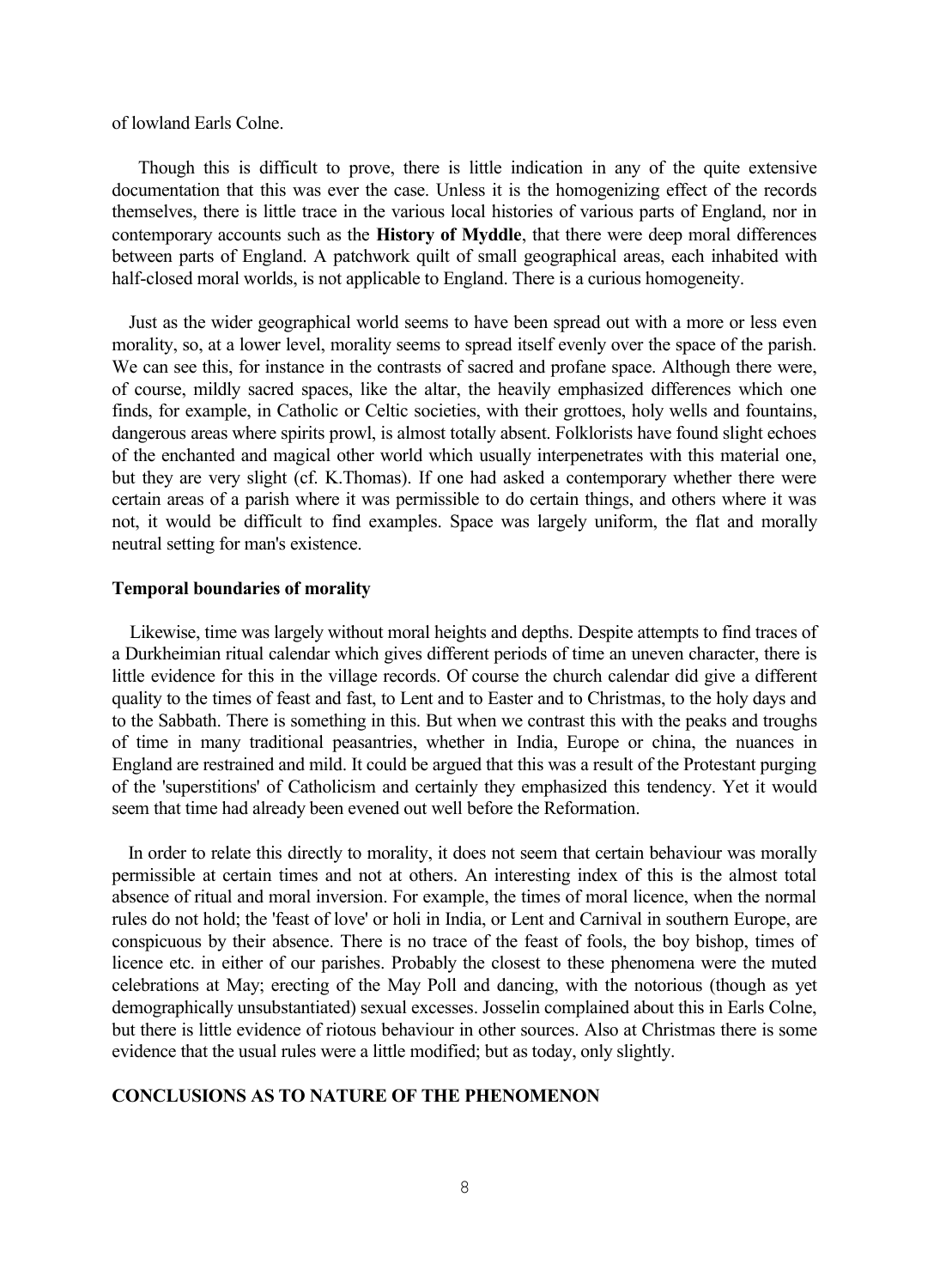Characteristic "peasant" "capitalist" EC

# LEVELS

| Economy "embedded" in society | <b>ves</b> | no | no |
|-------------------------------|------------|----|----|
| Man "embedded" in nature      | yes.       | no | no |
| "Limited good" widespread     | <b>ves</b> | no | no |

# BOUNDARIES

| Social:                            |     |     |          |
|------------------------------------|-----|-----|----------|
| Family the boundary of morality    | ves | no  | no       |
| Community the boundary of morality |     | ves | no<br>no |
| Town/country morality opposed      | ves | no  | no       |
| Social orders opposed              | ves | no  | no       |
| Male/ female genders opposed       | ves | no  | no       |
| Geographical:                      |     |     |          |
| Regional differences large?        | ves | no  | no       |
| Sacred/profane space in locality?  | ves | no  | no       |
| Temporal:                          |     |     |          |
| Strong variations over time?       | ves | no  | no       |

# **SOME PRELIMINARY THOUGHTS ON EXPLAINING THE PHENOMENON**

1. The deeper question then is, how does one explain the 'set' or cluster of features of morality which seem to generate such contrary answers to the questions above? This is where I could seek help from the seminar. Among my first guesses would be:

a. Moral rules **tend to stretch as far as the boundaries of effective communication.** In the majority of societies, this tends to be the family or little community. But by the C15 in England, through high mobility, a common language, a common law, widespread use of money and paper, etc. the flow of communications at every level was quite considerable. Hence the moral communities tended to be bounded by the nation, or even Europe. Today, with global communications, the expansion has been from the nation to the whole globe.

b. Moral rules have an entirely different set of features **depending on the basic units of the society.** Archetypically, peasantries are based on the DMP, which is based on a familial basic unit. The moral rules are co-terminous with this basic unit, or the slightly higher level unit of a group of co-residing units, the little community. This is a world where the social and economic (and ritual and political) boundaries are still the same. In such a world, it is not surprising that the moral boundary, which supports the interconnections, should be aligned with this.

But in a situation where the disassociations have occurred; where, in theory at least, the family is one thing, the economy another, the polity a third, and religion a fourth, one enters an entirely different moral world. Here one has the individual as the only locus of the interconnections; only the individual is the focus of all the different spheres. And thus, only the individual is a moral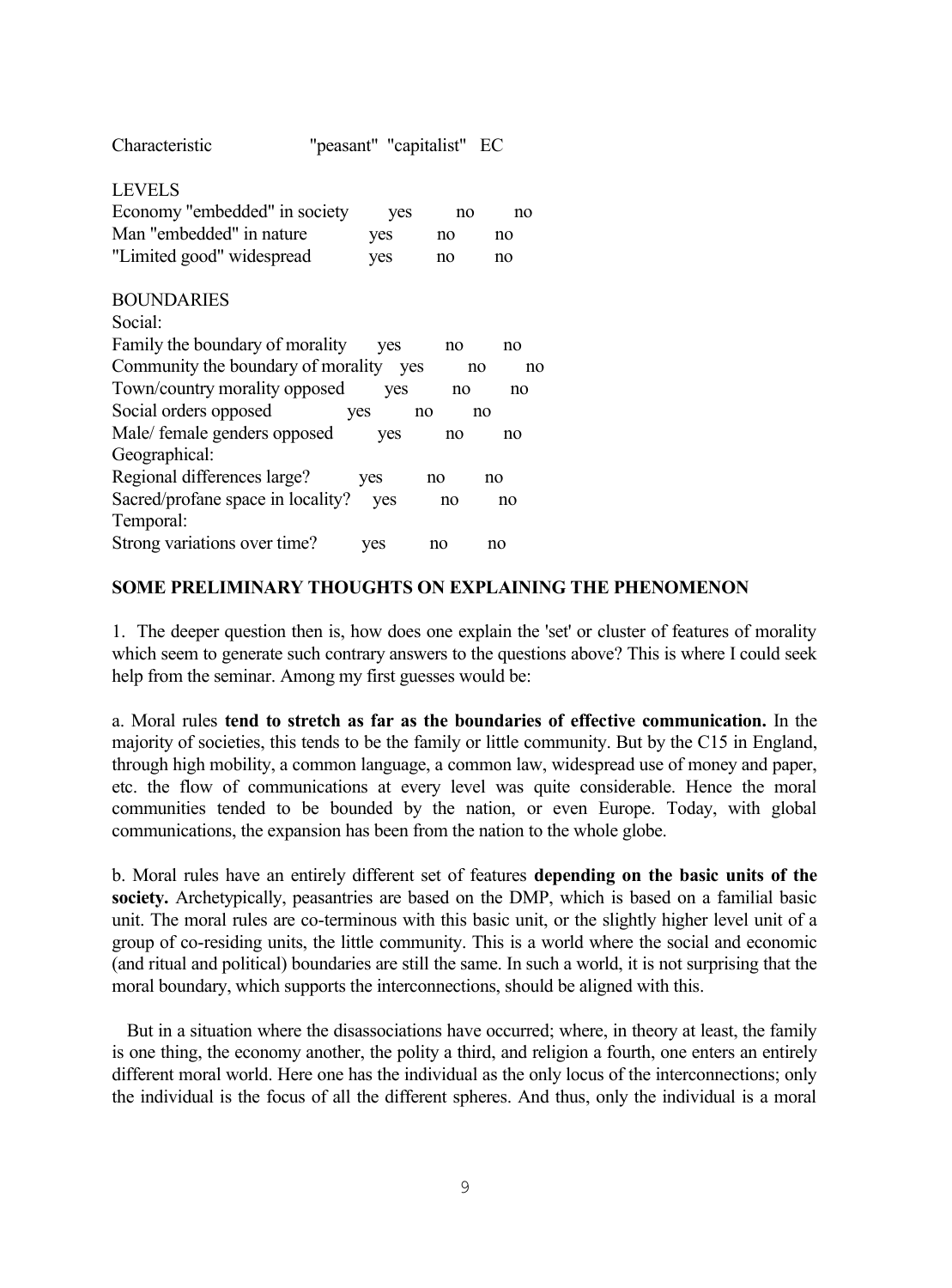being. On the other hand, the surprising trade-off, is that if the individual is a moral being, to be treated as such, he/she must treat others in the same way. "Do as you would be done by" becomes the philosophy. It is not possible to envisage a moral hierarchy. This is carried to its furthest extremes in America, as described by De Tocqueville.

c. The nature of morality is also altered very much by **the separation off of the supernatural from the natural world.** If the two are interfused, as in the magical universes of most societies, then a moral lapse will reap a mystical punishment. But the disenchantment of the world is one of the basic features of capitalism, and hence in a single-dimensional world, without miracles, without proper ritual, without taboo, with only the blind clock-maker, moral lapses can only be dealt with as forms of breaches of etiquette (i.e. social relations) if minor, or criminal offences against the State, if serious.

d. The nature of morality must be deeply affected by **'commoditization';** this is the burden of some of Marx/Sahlins' work. When land and labour are directly linked to the worker, then one can see how they are endowed with morality. Perhaps this is the basic requisite for the magical world view, the interpenetration of spheres. Once the intervening layers of private property, paper, money, high mobility and all those features which lead to 'alienation' have been inserted, then the umbilical chord, which is what, no doubt, Marx would call it, is cut.

e. Perhaps the clue lies more in **the ways in which the productive and consuming units are linked**. In swidden cultures, there is usually a finite ceiling on wants (Sahlins' affluent society), and plenty of means to attain them. There is little sense of constriction.

Developing some of Sahlin's and Foster's ideas and putting them together, we might distinguish three major situations (which sounds somewhat like the Dickensian equation about income/expenditure, on a large scale!)

Social formation ends means outcome Hunters/ swidden limited unlimited "affluence in simplicity" Peasant/ herders limited limited "limited good" Capitalist unlimited expanding "scarcity in plenty" (Communist) unlimited limited frustration/ revolution)

In peasant, landed, societies, already there is a shortage of means to attain the goals of the society; extra effort and cunning often do not pay off as the landlord creams off surpluses. It is a moral world of watchfulness etc. Furthermore, since much of our thought is relative, the advance of one neighbouring family or group is a relative deprivation, even if not an absolute one.

The situation changes in several major respects in a capitalist/ modern society. Firstly, the wants are still infinite and unattainable, but they are moving away, like the rainbow's end, rather than being fixed. And individuals are in hot pursuit of them - also moving. For example, with modern technology, the amount of energy available per person increases year by year, so that each person feels richer/ is richer - even though relative to others or to his goals, he or she never seems to progress. It is a moving escalator situation, rather than the peasant standing on the bottom rung of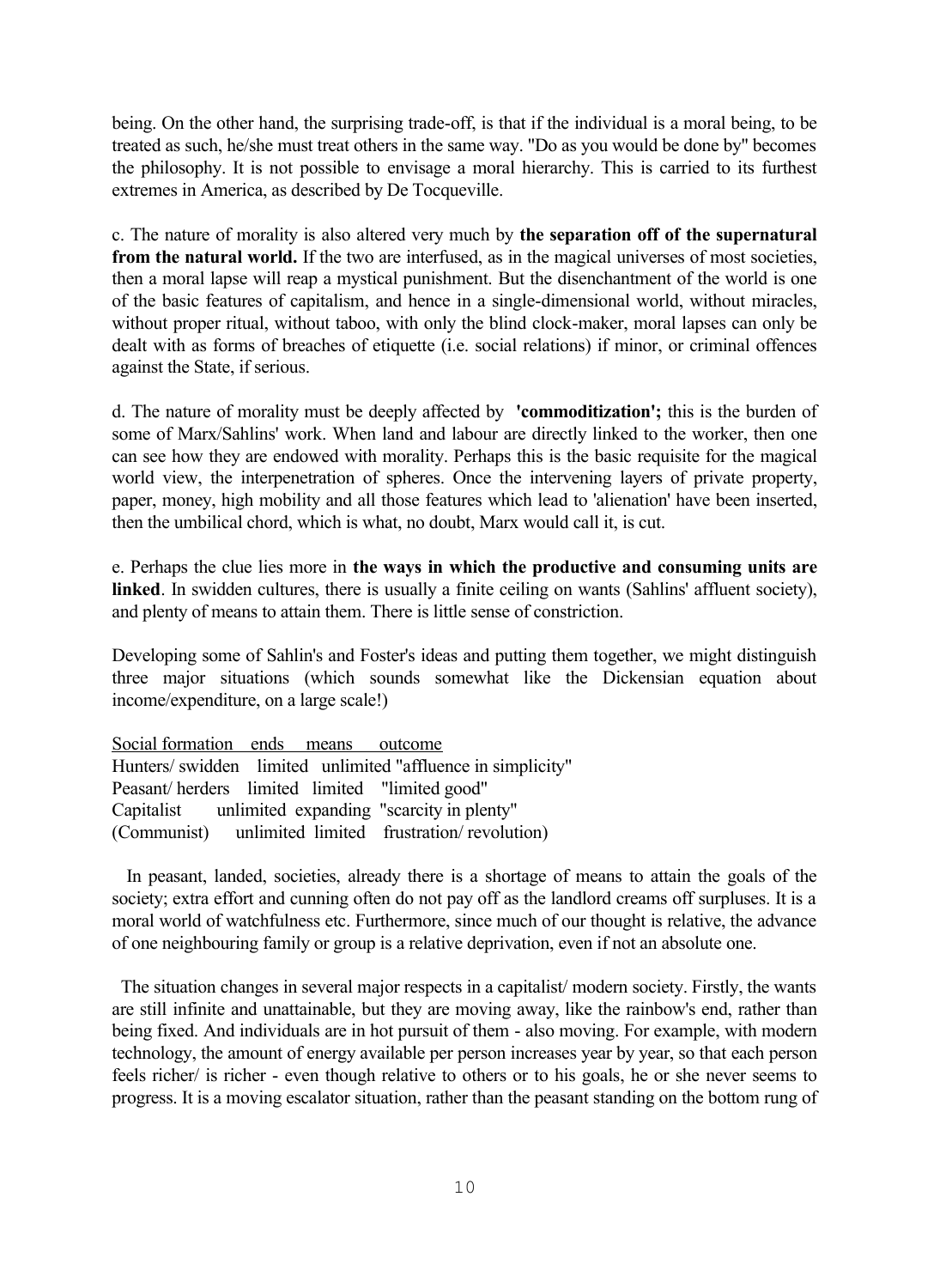a ladder.

Secondly, with high geographical mobility, and increasing compartmentalization, it is possible for there to be sufficient social distance for people to be allowed to move. In many societies, the success of one family member, or one family, causes distress to others; one's nose is rubbed in the mud. The cost of no man being an island, and that all are part of a continent, is that if a part of the continent shifts, the whole continent shifts. If we decide to toll the bell, to advance dramatically, then the sound deafens and irritates those around one and various measures are used to bring the individual back into line - as in a school.

Of course, all societies groups have these pressures. But the morality of conformity, attack on greed etc., is particularly strong it would seem in the middle-stage societies, which are in the worst of all positions. Tribal peoples can attain most of their goals, because their goals are limited. Capitalist people can feel that if only they strive a little harder they will attain their goals. Only peasants know that they are condemned to a life of eternal deprivation and that the best they can do is to stop anyone from escaping from the mud, a mentality which we found also in prisoner-of-war camps, bad schools etc.

3. Specifically turning to the problem of "limited good", there are several possible explanations. One theory is the materialist one. The 'good' really is limited and everyone can see it. Hence their morality reflects a real situation; like Bacon, they thought that one person's gain was another's loss. In this intepretation, it is sustained economic growth and the application of new technology and power which will give peasants the confidence to break out of such a world view. A little of this applies to England. It is obvious that from the C16 to Cl8, with some blips, people were year by year, on the whole, getting richer as economic performance outstripped population growth. This is an unusual situation in most societies, and it is particularly unusual that the benefits should have gone to the mass of the population, rather than being creamed off, as in India, China etc. by the elite. So there were grounds for expansiveness.

 Another theory is a social structural one. One's feelings of limitation are linked to the nature of social groups and individual ties. Basically, in a society based on status groups and real communities, each movement of one person affects the others. The bell that tolls for others at death also tolls at their promotion, the birth of a boy son, the high productivity of a field, a windfall. Hence we all feel involved, and people feel ambivalent at other's success.

Furthermore, within the community, even though wealth may be expandable, other things are definitely finite - for instance power or reputation. Much of the fighting within a zero sum game atmosphere of bounded groups emerges from this (see McKenzie, Politics & Soc. Sciences, 220). Another's rise in power or prestige is necessarily one's own loss; hence the obsession with honour and shame, with aggressive protection of reputation of the group.

For strange reasons, as yet unexplained, Cl7 villages were a long way away from this. We do not find it in Gough's Myddle or Josselin's Earls Colne. The political community did not overlap with the residential community, the religious community did not overlap with the family etc. As a result, people could move up one without threatening the other. A person could be a dutiful